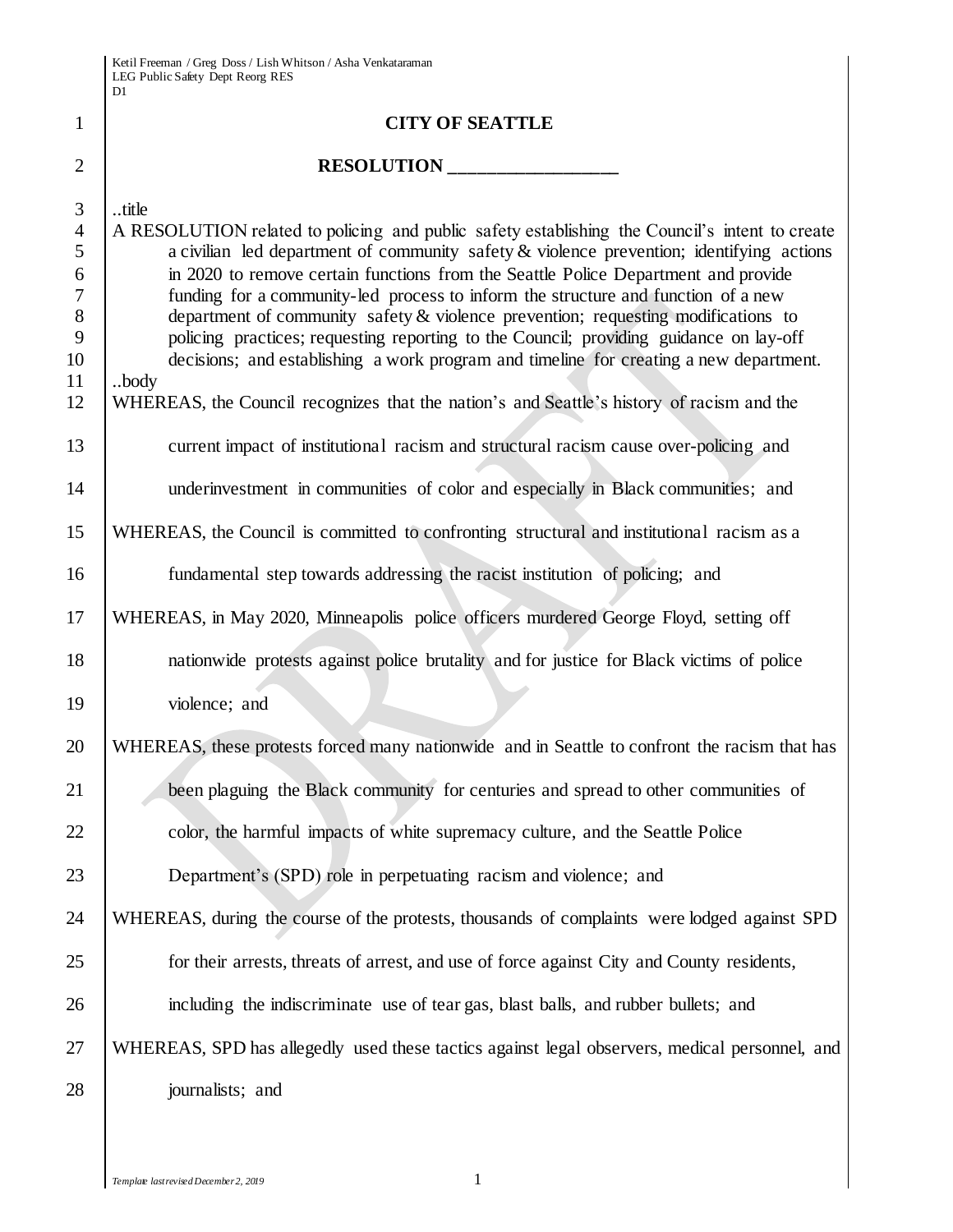| $\mathbf{1}$   | WHEREAS, in response to both recent events and through the efforts of decades of organizing,   |
|----------------|------------------------------------------------------------------------------------------------|
| $\overline{2}$ | anti-racist organizations coalesced around the following demands made to the City by           |
| 3              | Decriminalize Seattle and King County Equity Now: 1. Replace current 911 operations            |
| $\overline{4}$ | with civilian-controlled system; 2. Scale up community-led solutions; 3. Invest in             |
| 5              | housing for all; and 4. Fund a community-led process to create a roadmap to life without       |
| 6              | policing; and                                                                                  |
| $\tau$         | WHEREAS, the co-leads of the City's Race and Social Justice Initiative (RSJI) sent a letter on |
| 8              | June 8, 2020 to the Mayor requesting that she "Commit to a community participatory             |
| 9              | budget process. The anti-racist organizations named above must oversee and co-design a         |
| 10             | community-centered process to determine how the funds are reinvested"; and                     |
| 11             | WHEREAS, members of the communities most impacted by policing support the demands to the       |
| 12             | City to push back against the harm the police cause to the Black community and correct         |
| 13             | years of failure to invest in Black communities; and                                           |
| 14             | WHEREAS, the Council recognizes that over many years, more social service functions have       |
| 15             | fallen to police officers because of the defunding of social safety nets, among which are      |
| 16             | mental health, public housing, health care, and education; and                                 |
| 17             | WHEREAS, the lack of funding in these systems also disproportionately affect communities of    |
| 18             | color, compounding the harms of overpolicing; and                                              |
| 19             | WHEREAS, though SPD has been under consent decree since 2012 and has been making               |
| 20             | reforms to the department, SPD officers continue to kill Black city residents more often       |
| 21             | than they kill white residents; and                                                            |
| 22             | WHEREAS, the Council acknowledges the harm that policing and other institutional racism has    |
| 23             | caused to Black communities; and                                                               |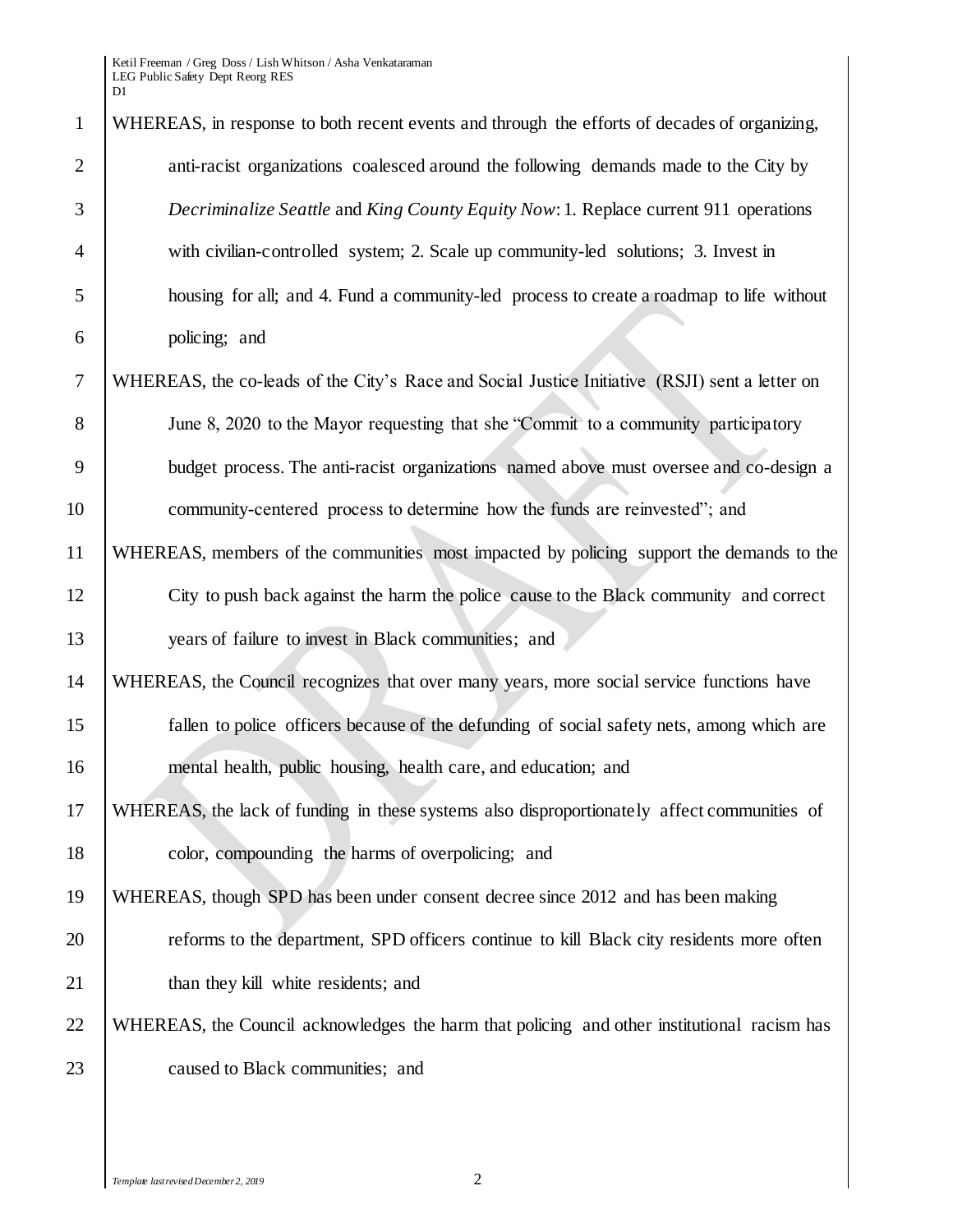# WHEREAS, RSJI principles to which the Council has committed include centering communities 2 most impacted by the City's policies; and WHEREAS, by taking the lead of anti-racist organizations by meeting their demands, the Council is implementing its commitment to racial justice work; and WHEREAS, the Council is committed to implementing public safety for all residents, and not just for white people; and WHEREAS, by working to fulfill the anti-racist community's demands, the Council has the potential to address the systemic root causes of violence; and WHEREAS, although the Council is unable to immediately effect all the changes demanded by community, this resolution lays out a commitment to achieve community's goal through 11 a clear timeline and work plan; NOW, THEREFORE, **BE IT RESOLVED BY THE CITY COUNCIL OF THE CITY OF SEATTLE, THE MAYOR CONCURRING, THAT:** 14 Section 1. Intent to Form a Civilian-led Department of Community Safety & Violence Prevention. The Council intends by the fourth quarter of 2021 to create a new civilian-led department that will take a holistic approach to public safety. Creation of such a department will be informed by the process and principles outlined in Decriminalize Seattle's and King County Equity Now's *2020 Blueprint for Police Divestment / Community Reinvestment* attached to this Resolution as Attachment 1. Section 2. Actions in 2020. By the end of November 2020, the Council intends to consider legislation that would: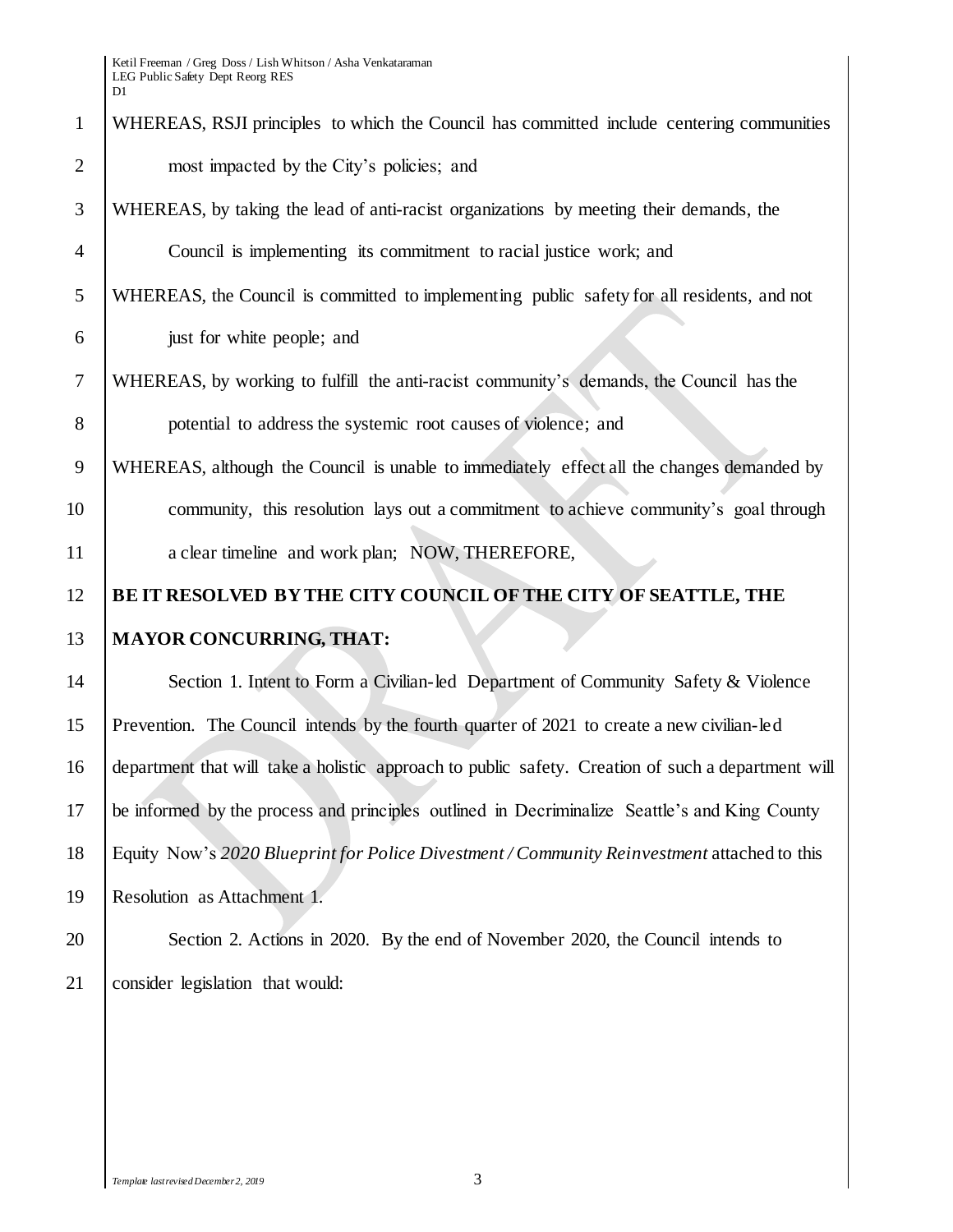| $\mathbf{1}$   | Remove 9-1-1 communication functions and related communications<br>A.                          |  |  |  |  |
|----------------|------------------------------------------------------------------------------------------------|--|--|--|--|
| $\overline{2}$ | funding from the Seattle Police Department (SPD) and establish those operations in a temporary |  |  |  |  |
| 3              | new department or temporarily place those functions in an existing civilian-led department;    |  |  |  |  |
| $\overline{4}$ | <b>B.</b><br>Remove the Office of Emergency Management and Harbor Patrol                       |  |  |  |  |
| 5              | functions from SPD and establish those functions in the Seattle Fire Department;               |  |  |  |  |
| 6              | $\mathcal{C}$ .<br>Remove parking enforcement functions from the Seattle Police                |  |  |  |  |
| $\overline{7}$ | Department and establish those functions in the Seattle Department of Transportation;          |  |  |  |  |
| 8              | Provide sufficient appropriations in a Finance General Reserve and<br>D.                       |  |  |  |  |
| 9              | staffing support for a community-led research and participatory budgeting effort to inform the |  |  |  |  |
| 10             | structure and function of a new Department of Community Safety & Violence Prevention;          |  |  |  |  |
| 11             | Fund new appropriations through phased reductions to SPD's budget; and<br>Ε.                   |  |  |  |  |
| 12             | Make other reductions of not less than \$<br>F.<br>for community-                              |  |  |  |  |
| 13             | based investments.                                                                             |  |  |  |  |
| 14             | Section 3. Interim Modifications to Current Practices. While the structural changes            |  |  |  |  |
| 15             | contemplated in Section 2 of this Resolution are developed for Council consideration, the      |  |  |  |  |
| 16             | Council requests that the Chief of Police undertake the following:                             |  |  |  |  |
| 17             | A. 9-1-1 Response. Prioritize 9-1-1 responses as follows:                                      |  |  |  |  |
| 18             | Calls involving reports of firearms;<br>1.                                                     |  |  |  |  |
| 19             | 2.<br>Calls where a slow response could reasonably result in loss of life                      |  |  |  |  |
| 20             | or serious injury;                                                                             |  |  |  |  |
| 21             | Calls involving sexual violence; and<br>3.                                                     |  |  |  |  |
| 22             | Calls involving reports of abuse or neglect of vulnerable<br>4.                                |  |  |  |  |
| 23             | populations, such as children, elders, and people with disabilities.                           |  |  |  |  |
|                |                                                                                                |  |  |  |  |
|                |                                                                                                |  |  |  |  |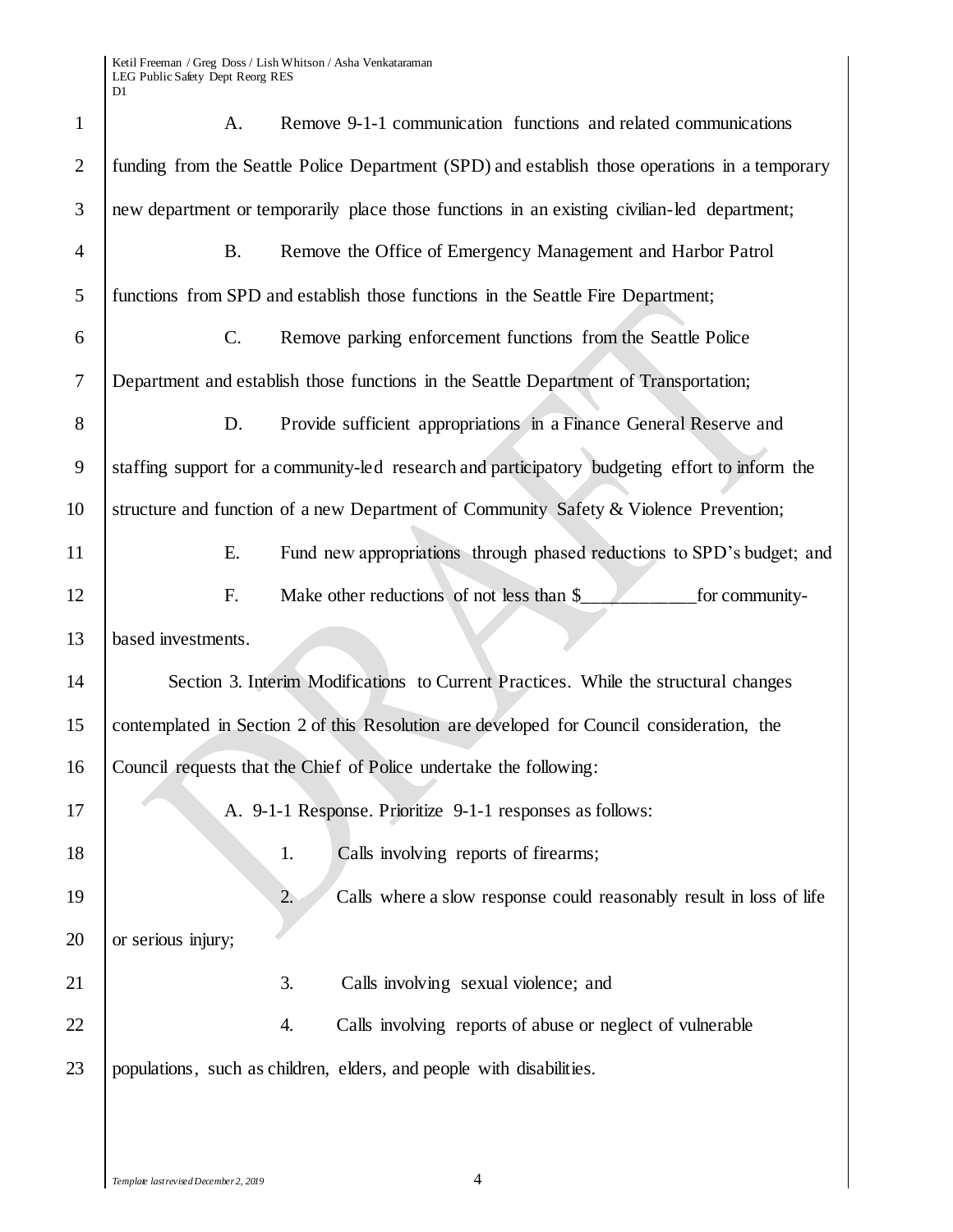| $\mathbf{1}$   | Biased Policing. Work with the Council, Mayor's Office, and Community<br><b>B.</b>           |
|----------------|----------------------------------------------------------------------------------------------|
| $\overline{2}$ | to determine the enforcement practices that should be deprioritized based upon a             |
| 3              | disproportionate impact on BIPOC communities, including disproportionate impacts resulting   |
| $\overline{4}$ | from the partnership between SPD and the Department of Corrections (DOC) for persons in      |
| 5              | DOC supervision.                                                                             |
| 6              | Section 4. Reports to Council. The Council requests that Chief of Police and City Budget     |
| 7              | Office provide the following reports to the Chairs of the Public Safety and Human Services   |
| 8              | Committee and Select Budget Committee by September 15, 2020:                                 |
| 9              | A report detailing expenditures by year since 2010 for contracts with law<br>A.              |
| 10             | firms defending the City from claims brought against SPD and individual officers. The report |
| 11             | should include information disaggregated by race for officers involved in the claims and the |
| 12             | claimants.                                                                                   |
| 13             | B. A report detailing expenditures in 2020 on weapons and equipment.                         |
| 14             | Section 5. For any personnel cuts in 2020 or 2021, the Council requests that the Chief of    |
| 15             | Police:                                                                                      |
| 16             | Pursue out-of-order layoff authority from the Public Safety Civil Service<br>A.              |
| 17             | Commission;                                                                                  |
| 18             | Prioritize laying off officers with sustained complaints;<br>Β.                              |
| 19             | C.<br>Consistent with the consent decree, maintain sufficient qualified, first line          |
| 20             | field supervisors; and                                                                       |
| 21             | D.<br>Make no layoff decisions that conflict with the City Charter obligation to             |
| 22             | maintain adequate patrol staffing in every district.                                         |
|                |                                                                                              |
|                |                                                                                              |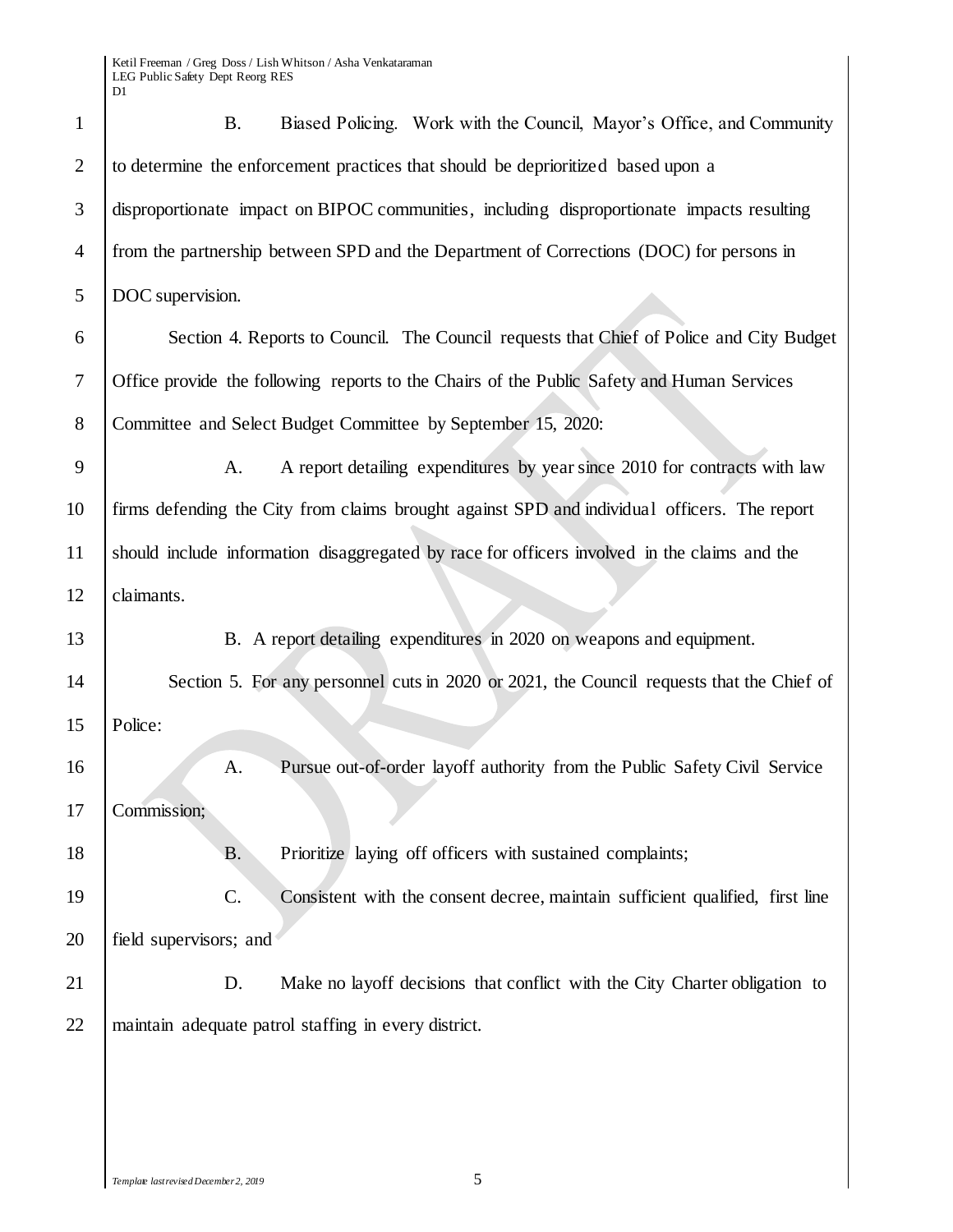1 Section 6. Work Program and Timeline. The Council adopts the following conceptual

2 work program and timeline for creating a new Department of Community Safety and Violence

3 Prevention.

| <b>Actions</b>                                                                                                                                                                                                                                                                | <b>Time Frame</b>              |  |
|-------------------------------------------------------------------------------------------------------------------------------------------------------------------------------------------------------------------------------------------------------------------------------|--------------------------------|--|
| Council and Mayor consider:<br>Reducing SPD's budget<br>Funding a community-led research process<br>Removing specified functions from SPD<br>Work with SPD and community to identify<br>police practices with a disproportionate impact<br>on BIPOC communities               | August 2020 - November 2020    |  |
| Community-led organizations:<br>Conduct research<br>Conduct a participatory budgeting process<br>п<br>Recommend a structure and functions for a<br>Department of Community Safety & Violence<br>Prevention<br>Present recommendations to the Council and<br>Mayor             | August 2020 - July 2021        |  |
| Council, Mayor and City Attorney<br>Develop draft legislation for public review<br>п<br>Identify any necessary City Charter amendments<br>Develop ballot language for Charter<br>п<br>amendments, if necessary, and submit it to King<br>County Elections for a November vote | April 2021 - June 2021         |  |
| Council and Mayor:<br>Introduce, consider, and act on proposed<br>legislation creating a new Department of<br>Community Safety & Violence Prevention and<br>making associated budget changes                                                                                  | September 2021 - November 2021 |  |

7

4 Section 7. The City Council will not support any budget changes to increase the Seattle

5 Police Department's budget to offset overtime expenditures above the funds budgeted in 2020 or

6 2021.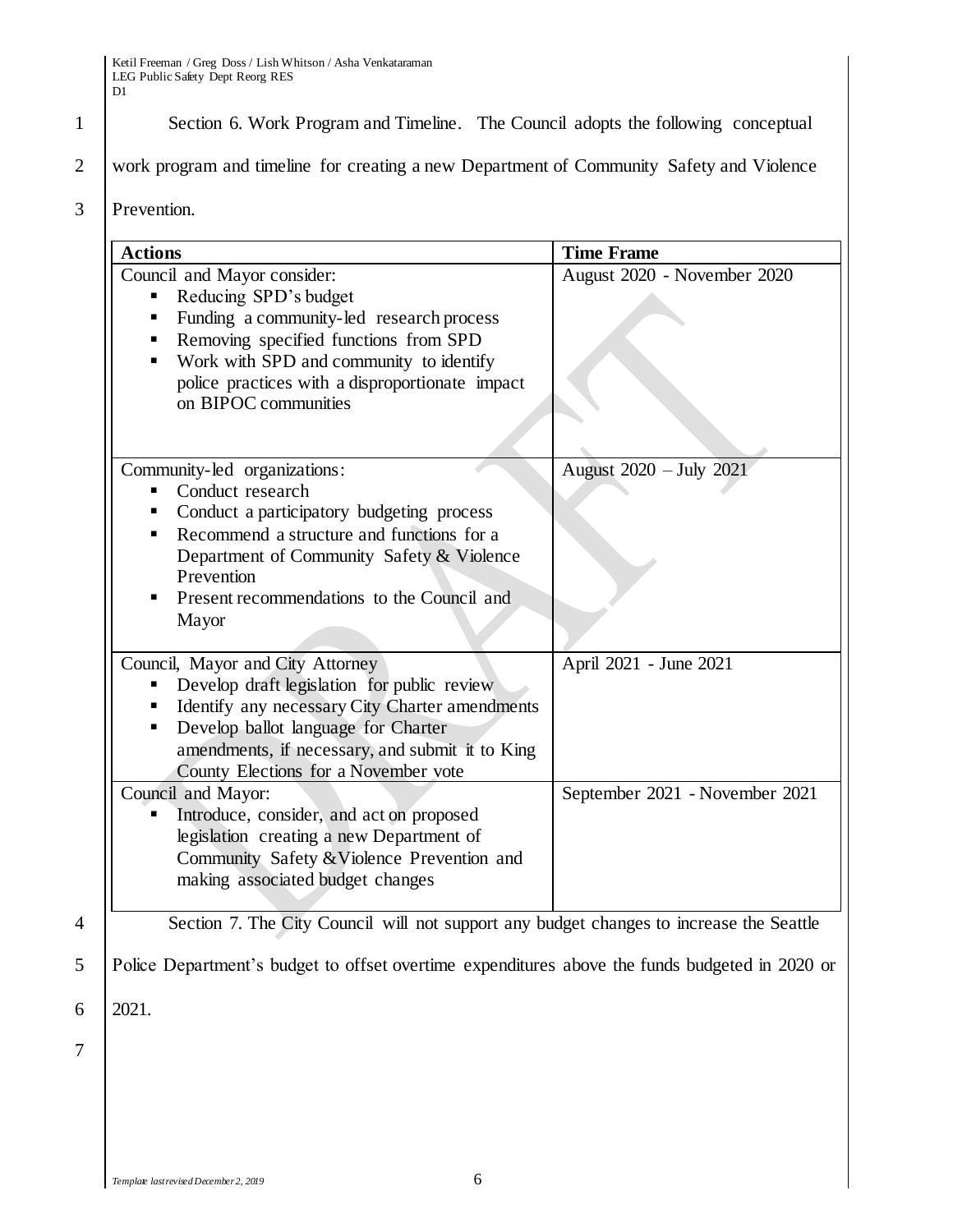| and signed by me in open session in authentication of its adoption this ______ day of                                                |                                                            |                                     |  |
|--------------------------------------------------------------------------------------------------------------------------------------|------------------------------------------------------------|-------------------------------------|--|
|                                                                                                                                      |                                                            |                                     |  |
|                                                                                                                                      |                                                            |                                     |  |
|                                                                                                                                      |                                                            |                                     |  |
|                                                                                                                                      |                                                            |                                     |  |
|                                                                                                                                      | The Mayor concurred the $\frac{1}{2}$ day of $\frac{1}{2}$ | $\frac{1}{2020}$ .                  |  |
|                                                                                                                                      |                                                            |                                     |  |
|                                                                                                                                      |                                                            | Jenny A. Durkan, Mayor              |  |
|                                                                                                                                      | Filed by me this $\frac{1}{2}$ day of $\frac{1}{2}$        | $\frac{1}{2}$ , 2020.               |  |
|                                                                                                                                      |                                                            |                                     |  |
|                                                                                                                                      |                                                            | Monica Martinez Simmons, City Clerk |  |
| (Seal)                                                                                                                               | Attachments:                                               |                                     |  |
| Attachment 1: Decriminalize Seattle's and King County Equity Now's 2020 Blueprint<br>for Police Divestment / Community Reinvestment. |                                                            |                                     |  |
|                                                                                                                                      |                                                            |                                     |  |
|                                                                                                                                      |                                                            |                                     |  |
|                                                                                                                                      |                                                            |                                     |  |
|                                                                                                                                      |                                                            |                                     |  |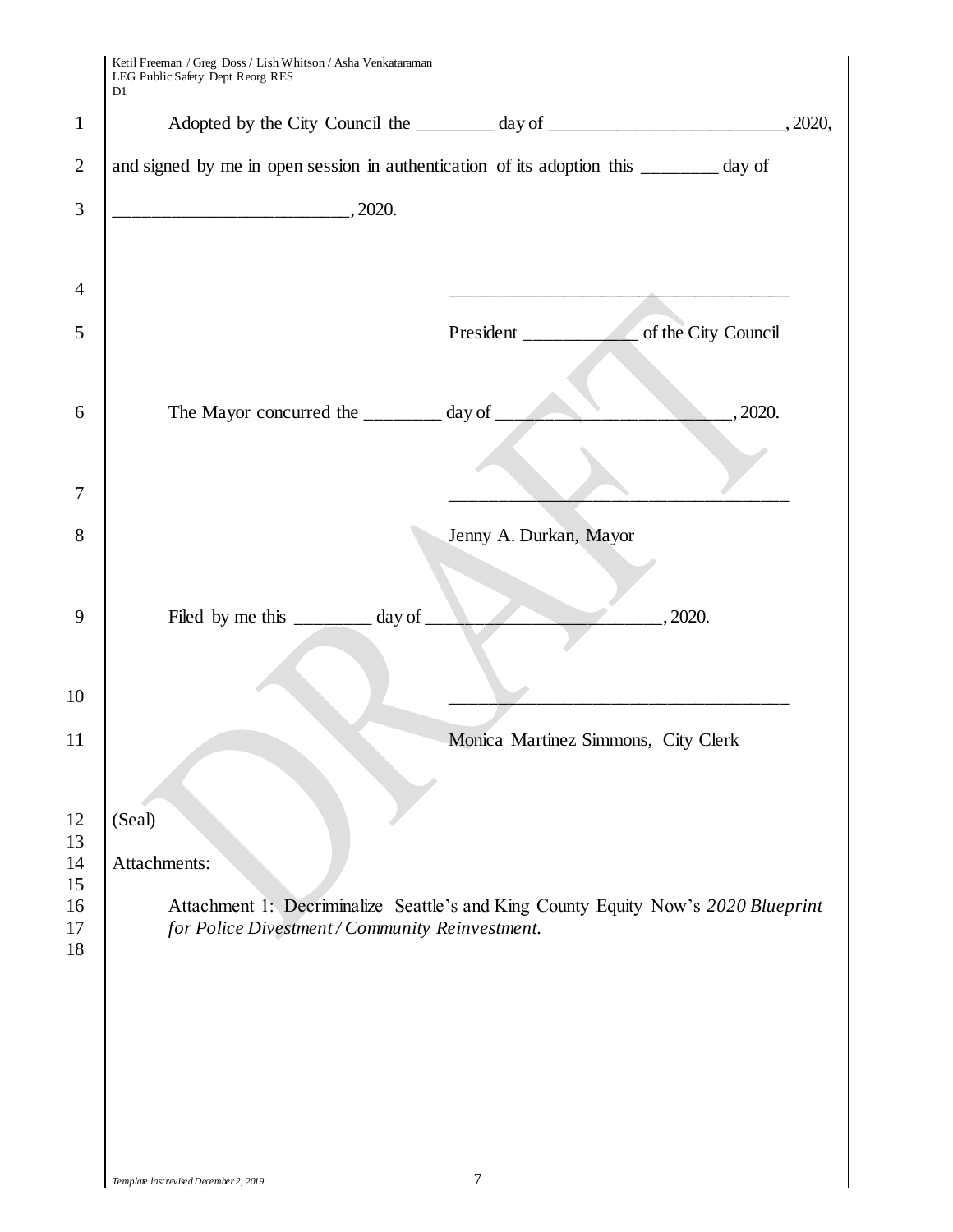# **SUMMARY and FISCAL NOTE\***

| Department: | <b>Dept. Contact/Phone:</b> | <b>CBO Contact/Phone:</b> |
|-------------|-----------------------------|---------------------------|
| Legislative | Lish Whitson/425-390-2431   | N/A                       |

*\* Note that the Summary and Fiscal Note describes the version of the bill or resolution as introduced; final legislation including amendments may not be fully described.*

### **1. BILL SUMMARY**

**Legislation Title:** A RESOLUTION related to policing and public safety establishing the Council's intent to create a civilian led department of community safety & violence prevention; identifying actions in 2020 to remove certain functions from the Seattle Police Department and provide funding for a community-led process to inform the structure and function of a new department of community safety & violence prevention; requesting modifications to policing practices; requesting reporting to the Council; providing guidance on lay-off decisions; and establishing a work program and timeline for creating a new department.

**Summary and background of the Legislation:** This Resolution responds to community demands for a new approach to policing in Seattle. It identifies a number of steps that the Council intends to take to move towards creating a civilian led department of community safety & violence prevention to oversee safety and police operations, defunding the police, and funding alternatives to policing.

The resolution:

- 1. Sets the goal of creating a new civilian led department to guide public safety;
- 2. Identifies functions currently located within the Seattle Police Department (SPD) that are more appropriately housed in other City agencies;
- 3. States the Council's intent to fund community-led activities to accompany defunding of the Police department;
- 4. Identifies immediate measures the City should take to reduce bias in policing;
- 5. Requests reports from the Mayor and Police Chief in order to inform efforts to defund the Police;
- 6. Provides a timeline that describes the steps needed to move toward a new civilian led Community Safety and Violence Prevention department; and
- 7. Clarifies that the City Council will not provide additional funding to SPD if the department has spent more money on overtime than was allocated in the 2020 budget or spends more money on overtime in 2021 than is allocated in that year's budget.

#### **2. CAPITAL IMPROVEMENT PROGRAM**

**Does this legislation create, fund, or amend a CIP Project? \_\_\_ Yes \_\_X\_\_ No**

#### **3. SUMMARY OF FINANCIAL IMPLICATIONS**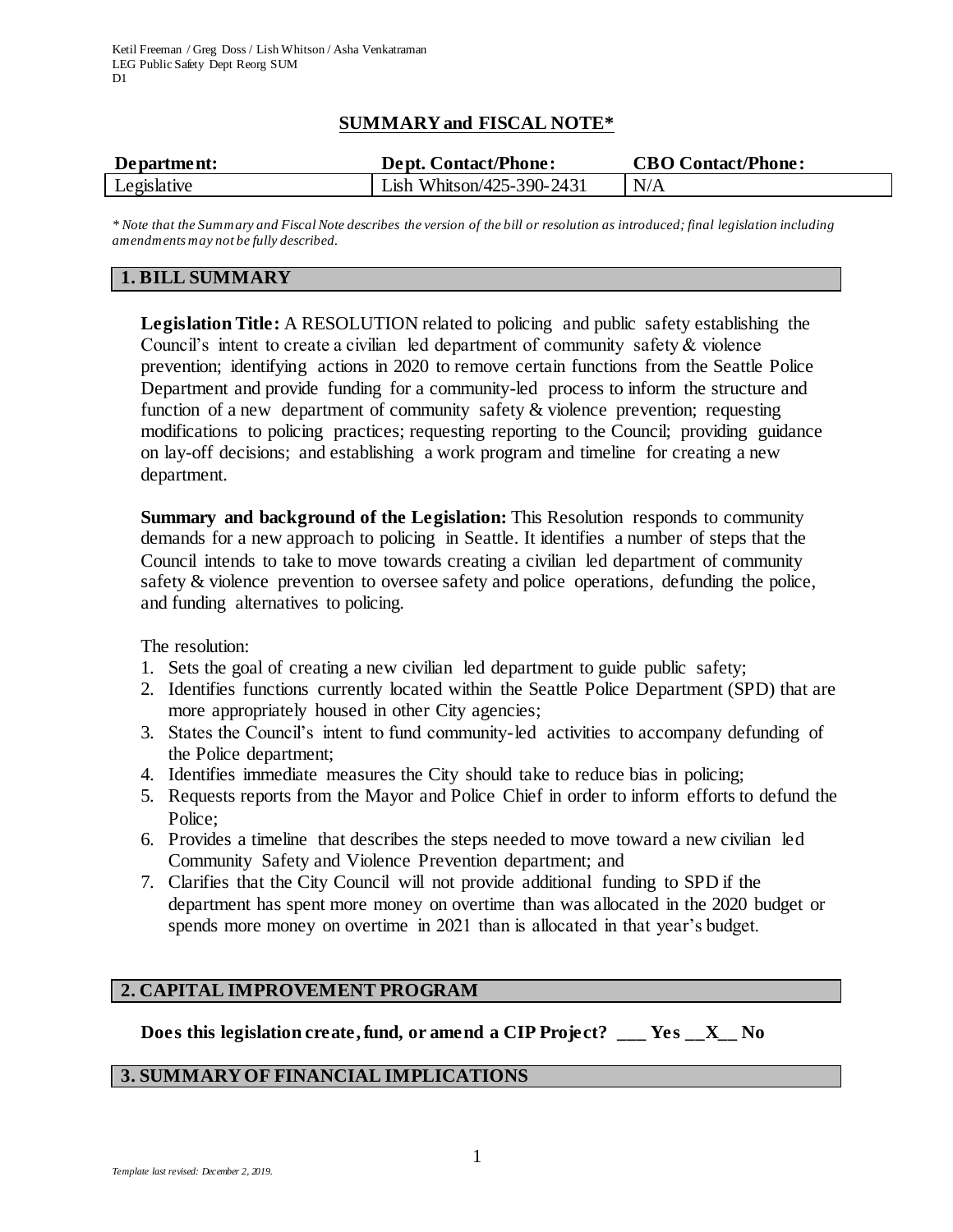**Does this legislation amend the Adopted Budget? \_\_\_ Yes \_\_X\_\_ No**

# **Does the legislation have other financial impacts to the City of Seattle that are not reflected in the above, including direct or indirect, short-term or long-term costs?**

The legislation indicates the Council's intent to make budgetary changes in the near term.

# **Is there financial cost or other impacts of** *not* **implementing the legislation?** No

#### **4. OTHER IMPLICATIONS**

- **a. Does this legislation affect any departments besides the originating department?** If so, please list the affected department(s) and the nature of the impact (financial, operational, etc.). Yes, the legislation is primarily directed at the Seattle Police Department, but outcomes of this work could affect a number of City departments.
- **b. Is a public hearing required for this legislation?**

No.

**c. Does this legislation require landlords or sellers of real property to provide information regarding the property to a buyer or tenant?**

No.

**d. Is publication of notice with** *The Daily Journal of Commerce* **and/or** *The Seattle Times* **required for this legislation?**

No.

**e. Does this legislation affect a piece of property?**

**No.** 

**f. Please describe any perceived implication for the principles of the Race and Social Justice Initiative. Does this legislation impact vulnerable or historically disadvantaged communities? What is the Language Access plan for any communications to the public?**

The legislation responds to demands from Black, Indigenous, People of Color (BIPOC) communities for a new approach to policing that reduces bias and increases safety for all community members. The resolution identifies a series of steps that the City Council and community will take in collaboration to reinvent how the City responds to emergencies. It came out of work by BIPOC-led organizations, such as Decriminalize Seattle and the King County Equity Now coalition to reframe policing. It is focused on supporting the work of community-based organizations to provide safety for all.